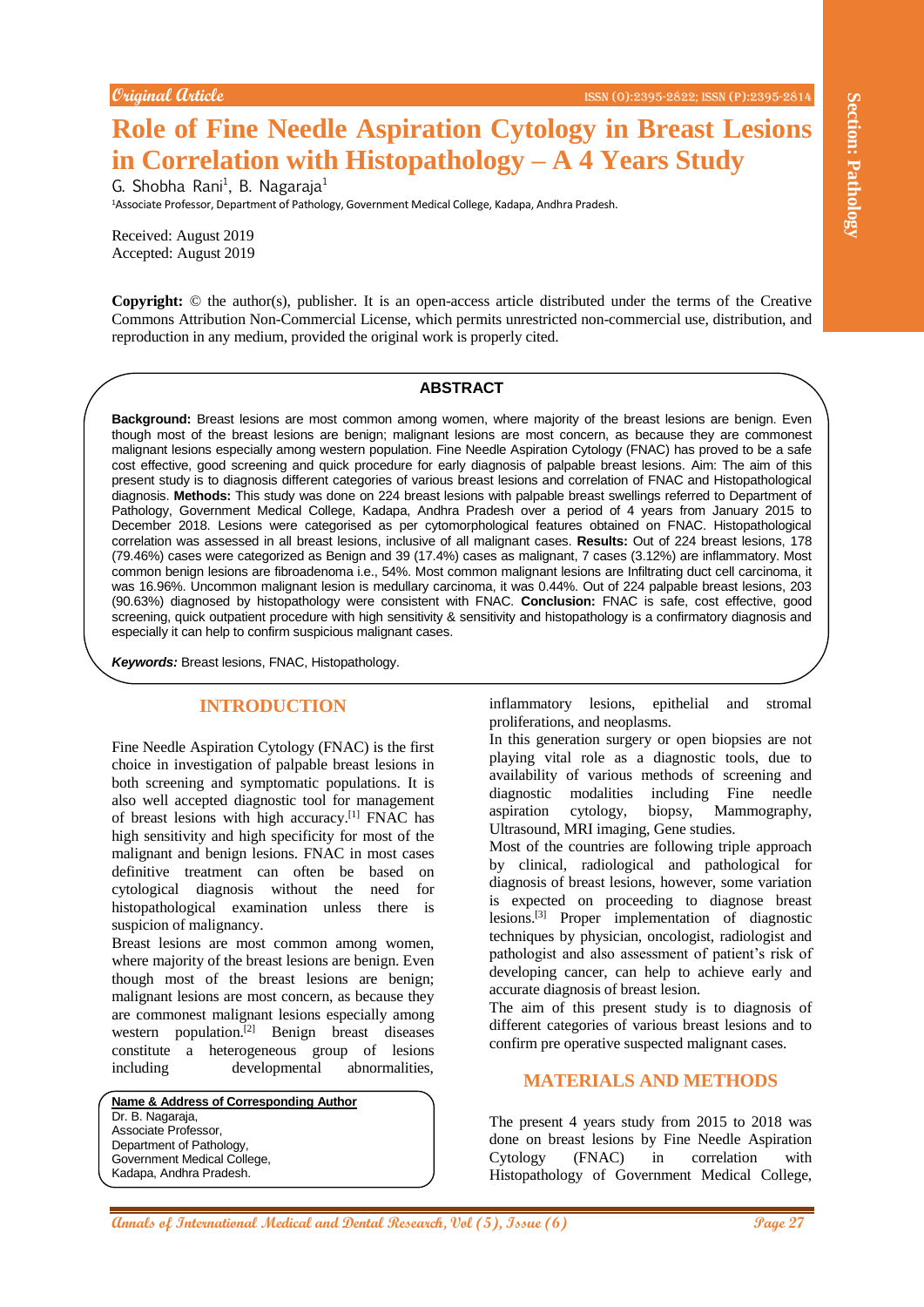# **RESULTS**

| Kadapa, Andhra Pradesh. Patients with breast<br>lesions were referred from Government General<br>Hospital, Kadapa, Andhra Pradesh. Informed<br>consent was taken from all the patients.<br>Aspiration was done for all the cases using 23 Gauze<br>needle and 10 ml disposable syringe with a<br>detachable syringe holder. These FNAC aspirations<br>were smeared on each microscopic glass slide as 3<br>smears for each patient, one for Papanicolaou (Pap)<br>stain, second smear for Haematoxylin and eosin<br>stain and another for any further special stains like<br>modified Giemsa stain.<br>Before FNAC, patient findings such as age, sex,<br>occupation, education, address, family history and<br>relevant examination findings were noted. FNAC<br>findings and also findings of Biopsies of breast<br>lesions were entered in spread excel sheet. Data was<br>analysed by statistical figures numbers, percentages. |                                                                                    |                                                        |  | <b>RESULTS</b><br>In the present study, out of total 224 breast lesions,<br>benign cases are 178 (79.4%), malignant cases are<br>39 (17.4%) and inflammatory cases are 7 (3.12%).<br>Among benign lesions, fibroadenoma<br>was<br>commonest i.e., 120 (54%) patients. Among<br>malignant lesion infiltrating duct cell carcinoma<br>(16.96%) is commonest and medullary carcinoma<br>$0.44\%$ is rarest. Among 7 (3.1%) inflammatory<br>lesions 3 (42.8%) cases are tuberculous mastitis and<br>4 (57.1%) cases are pyogenic breast abscess. AFB<br>stain was done on tuberculous mastitis lesions. Out<br>of 224 breast cases which were done by FNAC, 159<br>(70.9%) cases were correlated (Table 1). Most of the<br>breast lesions were present in Right breast upper<br>outer quadrant. |              |  |  |
|-------------------------------------------------------------------------------------------------------------------------------------------------------------------------------------------------------------------------------------------------------------------------------------------------------------------------------------------------------------------------------------------------------------------------------------------------------------------------------------------------------------------------------------------------------------------------------------------------------------------------------------------------------------------------------------------------------------------------------------------------------------------------------------------------------------------------------------------------------------------------------------------------------------------------------------|------------------------------------------------------------------------------------|--------------------------------------------------------|--|---------------------------------------------------------------------------------------------------------------------------------------------------------------------------------------------------------------------------------------------------------------------------------------------------------------------------------------------------------------------------------------------------------------------------------------------------------------------------------------------------------------------------------------------------------------------------------------------------------------------------------------------------------------------------------------------------------------------------------------------------------------------------------------------|--------------|--|--|
|                                                                                                                                                                                                                                                                                                                                                                                                                                                                                                                                                                                                                                                                                                                                                                                                                                                                                                                                     | Table 1: Prevalence of various types of breast lesions                             |                                                        |  |                                                                                                                                                                                                                                                                                                                                                                                                                                                                                                                                                                                                                                                                                                                                                                                             |              |  |  |
| S. No.                                                                                                                                                                                                                                                                                                                                                                                                                                                                                                                                                                                                                                                                                                                                                                                                                                                                                                                              | <b>Cytological diagnosis</b>                                                       | <b>Type of lesions</b>                                 |  | <b>Number of cases</b>                                                                                                                                                                                                                                                                                                                                                                                                                                                                                                                                                                                                                                                                                                                                                                      | Percentage   |  |  |
| $\mathbf{1}$                                                                                                                                                                                                                                                                                                                                                                                                                                                                                                                                                                                                                                                                                                                                                                                                                                                                                                                        | Benign                                                                             | Fibroadenoma                                           |  | 120                                                                                                                                                                                                                                                                                                                                                                                                                                                                                                                                                                                                                                                                                                                                                                                         | 53.5%        |  |  |
| $\overline{c}$                                                                                                                                                                                                                                                                                                                                                                                                                                                                                                                                                                                                                                                                                                                                                                                                                                                                                                                      |                                                                                    | Gynecomastia                                           |  | 28                                                                                                                                                                                                                                                                                                                                                                                                                                                                                                                                                                                                                                                                                                                                                                                          | 12.5%        |  |  |
| 3                                                                                                                                                                                                                                                                                                                                                                                                                                                                                                                                                                                                                                                                                                                                                                                                                                                                                                                                   |                                                                                    | Galactocele                                            |  | $\overline{c}$                                                                                                                                                                                                                                                                                                                                                                                                                                                                                                                                                                                                                                                                                                                                                                              | 0.8%         |  |  |
| $\overline{4}$                                                                                                                                                                                                                                                                                                                                                                                                                                                                                                                                                                                                                                                                                                                                                                                                                                                                                                                      |                                                                                    | Fibrocystic disease with secondary                     |  | $\overline{c}$                                                                                                                                                                                                                                                                                                                                                                                                                                                                                                                                                                                                                                                                                                                                                                              | 0.8%         |  |  |
| 5                                                                                                                                                                                                                                                                                                                                                                                                                                                                                                                                                                                                                                                                                                                                                                                                                                                                                                                                   |                                                                                    | apocrine change<br>Fibroadenosis                       |  | $\mathbf{1}$                                                                                                                                                                                                                                                                                                                                                                                                                                                                                                                                                                                                                                                                                                                                                                                | 0.44%        |  |  |
| 6                                                                                                                                                                                                                                                                                                                                                                                                                                                                                                                                                                                                                                                                                                                                                                                                                                                                                                                                   |                                                                                    | Phylloides                                             |  | 8                                                                                                                                                                                                                                                                                                                                                                                                                                                                                                                                                                                                                                                                                                                                                                                           | 3.5%         |  |  |
| 7                                                                                                                                                                                                                                                                                                                                                                                                                                                                                                                                                                                                                                                                                                                                                                                                                                                                                                                                   |                                                                                    | Benign ductal hyperplasia                              |  | 3                                                                                                                                                                                                                                                                                                                                                                                                                                                                                                                                                                                                                                                                                                                                                                                           | 1.3%         |  |  |
| 8                                                                                                                                                                                                                                                                                                                                                                                                                                                                                                                                                                                                                                                                                                                                                                                                                                                                                                                                   |                                                                                    | Atypical Ductal hyperplasia                            |  | $\overline{2}$                                                                                                                                                                                                                                                                                                                                                                                                                                                                                                                                                                                                                                                                                                                                                                              | 0.8%         |  |  |
| 9                                                                                                                                                                                                                                                                                                                                                                                                                                                                                                                                                                                                                                                                                                                                                                                                                                                                                                                                   |                                                                                    | Fibrocystic disease                                    |  | 12                                                                                                                                                                                                                                                                                                                                                                                                                                                                                                                                                                                                                                                                                                                                                                                          | 5.3%         |  |  |
| 10                                                                                                                                                                                                                                                                                                                                                                                                                                                                                                                                                                                                                                                                                                                                                                                                                                                                                                                                  | Malignant                                                                          | Ductal cell carcinoma                                  |  | 38                                                                                                                                                                                                                                                                                                                                                                                                                                                                                                                                                                                                                                                                                                                                                                                          | 16.9%        |  |  |
| 11                                                                                                                                                                                                                                                                                                                                                                                                                                                                                                                                                                                                                                                                                                                                                                                                                                                                                                                                  |                                                                                    | Medullary carcinoma                                    |  | 1                                                                                                                                                                                                                                                                                                                                                                                                                                                                                                                                                                                                                                                                                                                                                                                           | 0.44%        |  |  |
| 12<br>13                                                                                                                                                                                                                                                                                                                                                                                                                                                                                                                                                                                                                                                                                                                                                                                                                                                                                                                            | Inflammatory                                                                       | Pyogenic Breast abscess<br><b>Tuberculous Mastitis</b> |  | $\overline{4}$<br>3                                                                                                                                                                                                                                                                                                                                                                                                                                                                                                                                                                                                                                                                                                                                                                         | 1.7%<br>1.3% |  |  |
|                                                                                                                                                                                                                                                                                                                                                                                                                                                                                                                                                                                                                                                                                                                                                                                                                                                                                                                                     | Figure 1: Fibroadenoma 10x                                                         |                                                        |  | Figure 3: Fibrocystic diseases 10x                                                                                                                                                                                                                                                                                                                                                                                                                                                                                                                                                                                                                                                                                                                                                          |              |  |  |
| Figure 2: Fibroadenoma 40x                                                                                                                                                                                                                                                                                                                                                                                                                                                                                                                                                                                                                                                                                                                                                                                                                                                                                                          |                                                                                    |                                                        |  | Figure 4: Fibrocystic diseases 40x                                                                                                                                                                                                                                                                                                                                                                                                                                                                                                                                                                                                                                                                                                                                                          |              |  |  |
|                                                                                                                                                                                                                                                                                                                                                                                                                                                                                                                                                                                                                                                                                                                                                                                                                                                                                                                                     | Page 28<br>Annals of International Medical and Dental Research, Vol (5), Issue (6) |                                                        |  |                                                                                                                                                                                                                                                                                                                                                                                                                                                                                                                                                                                                                                                                                                                                                                                             |              |  |  |





**Figure 2: Fibroadenoma 40x**



**Figure 3: Fibrocystic diseases 10x**



**Figure 4: Fibrocystic diseases 40x**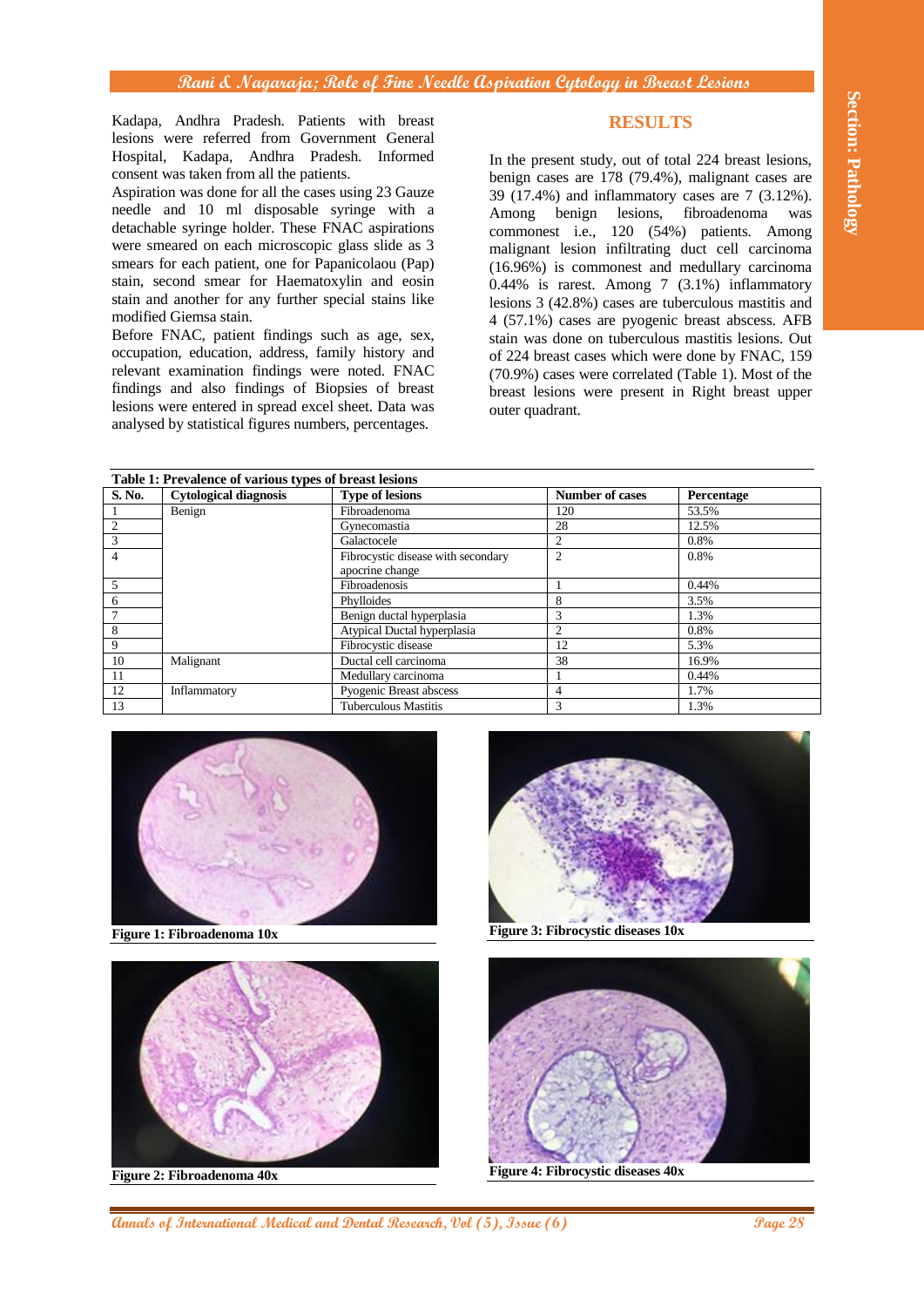

**Figure 5: IDCC FNAC 40x**



**Figure 6: IDCC HPE 40x**





**Chart 1 Anatomical distribution of Breast lesions**



| Table 2: Sex wise distribution of breast lesions |                       |                  |                     |              |  |
|--------------------------------------------------|-----------------------|------------------|---------------------|--------------|--|
| <b>Sex</b>                                       | Gynecomastia + Benign | <b>Malignant</b> | <b>Inflammatory</b> | <b>Total</b> |  |
| Female                                           | 150                   | 3q               |                     | 196          |  |
| Male                                             | 28                    |                  |                     | 28           |  |
|                                                  |                       |                  |                     |              |  |

| Table 3: Age wise distribution of breast lesions |   |  |  |  |
|--------------------------------------------------|---|--|--|--|
|                                                  | . |  |  |  |

| <b>Figure 5: IDCC FNAC 40x</b>                                                                                                                                                                                                                                                                                                                                                                                                                                                              | Right Breast<br>Left Breast<br><b>Bilateral</b><br>121                                                                                                                                                                                                                                                                                                                                                                                                                                                                              |
|---------------------------------------------------------------------------------------------------------------------------------------------------------------------------------------------------------------------------------------------------------------------------------------------------------------------------------------------------------------------------------------------------------------------------------------------------------------------------------------------|-------------------------------------------------------------------------------------------------------------------------------------------------------------------------------------------------------------------------------------------------------------------------------------------------------------------------------------------------------------------------------------------------------------------------------------------------------------------------------------------------------------------------------------|
| Figure 6: IDCC HPE 40x                                                                                                                                                                                                                                                                                                                                                                                                                                                                      | <b>Chart 1 Anatomical distribution of Breast lesions</b><br>160<br>140<br>120<br>100<br>80<br>No. of patients<br>60<br>40<br>20                                                                                                                                                                                                                                                                                                                                                                                                     |
|                                                                                                                                                                                                                                                                                                                                                                                                                                                                                             | Upper outer Upper Inner Lower outer Lower Inner Subareolar<br>quadrants<br><b>Chart 2: Quadrant distribution of breast lesions</b><br>Female predominance noted in breast lesions i.e.,                                                                                                                                                                                                                                                                                                                                             |
| <b>Figure 7: TB Mastitis 40x</b>                                                                                                                                                                                                                                                                                                                                                                                                                                                            | 196 (87.5%) patients out of 224 and remaining 28<br>(12.5%) patients were male. Among 196 females<br>presented with breast lesions, 150 (76.5%) had<br>gynecomastia and benign, 39 (19.8%) had malignant<br>and remaining 7 (3.5%) patients were under<br>inflammatory. All the male patients presented with<br>Gynaecomastia and benign lesions.                                                                                                                                                                                   |
| Out of 224 breast lesions 121 (54%) were located in<br>right breast, 98 (43.7%) were located in left breast<br>and remaining $5$ $(2.2\%)$ were observed bilaterally<br>[Chart 1].<br>59.8% of breast lesions were observed in upper outer<br>quadrants, predominant location. 28.5% were<br>located in upper inner, 8.03% were located in lower<br>outer, 1.78% were noticed in lower inner and<br>subareolar location and all quadrants were involved<br>in 0.89% and 0.89% respectively. | Majority of the patients were in the age group of 21-<br>30 years (48.2%), followed by 31-40 years (24.1%),<br>41-50 years (16.07%), 10-20 years (6.2%), 51-60<br>years (4.9%) and 61-70 years (0.44%). All 7<br>Inflammatory lesions were noted in 21-40 years.<br>Majority of the benign lesions were observed in 21-<br>30 years i.e., 46.4% followed by 31-40 years, it was<br>18.7%. Majority of the malignant lesions were<br>observed in 41-50 years i.e., 10.2% followed by 31-<br>40 years (4.01%) and 51-60 years (3.1%). |
| Table 2: Sex wise distribution of breast lesions<br><b>Sex</b><br>Gynecomastia + Benign<br><b>Malignant</b><br>Female<br>39<br>150<br>Male<br>28<br>$\frac{1}{2}$                                                                                                                                                                                                                                                                                                                           | <b>Inflammatory</b><br><b>Total</b><br>7<br>196<br>28<br>$\blacksquare$                                                                                                                                                                                                                                                                                                                                                                                                                                                             |
| Table 3: Age wise distribution of breast lesions                                                                                                                                                                                                                                                                                                                                                                                                                                            |                                                                                                                                                                                                                                                                                                                                                                                                                                                                                                                                     |
| <b>Inflammatory</b><br>Age in<br>Percentage<br><b>Benign</b><br>Percentage                                                                                                                                                                                                                                                                                                                                                                                                                  | <b>Malignant</b><br><b>Total</b><br>Percentage<br><b>Percentage</b>                                                                                                                                                                                                                                                                                                                                                                                                                                                                 |
| $(\%)$<br>$(\%)$<br>years<br>$\theta$<br>6.2<br>$10 - 20$<br>$\overline{0}$<br>14                                                                                                                                                                                                                                                                                                                                                                                                           | $(\%)$<br>$\overline{0}$<br>$\theta$<br>14<br>6.2                                                                                                                                                                                                                                                                                                                                                                                                                                                                                   |
| 104<br>21-30<br>$\overline{4}$<br>1.7<br>46.4                                                                                                                                                                                                                                                                                                                                                                                                                                               | $\boldsymbol{0}$<br>108<br>48.2<br>$\theta$                                                                                                                                                                                                                                                                                                                                                                                                                                                                                         |
| 18.7<br>$31 - 40$<br>3<br>1.3<br>42                                                                                                                                                                                                                                                                                                                                                                                                                                                         | 9<br>4.01<br>54<br>24.1                                                                                                                                                                                                                                                                                                                                                                                                                                                                                                             |
| $41 - 50$<br>$\theta$<br>$\mathbf{0}$<br>13<br>5.8                                                                                                                                                                                                                                                                                                                                                                                                                                          | 23<br>10.2<br>36<br>16.07                                                                                                                                                                                                                                                                                                                                                                                                                                                                                                           |
| $\overline{1.7}$<br>$\mathbf{0}$<br>51-60<br>$\theta$<br>$\overline{4}$                                                                                                                                                                                                                                                                                                                                                                                                                     | $\overline{7}$<br>3.1<br>4.9<br>11                                                                                                                                                                                                                                                                                                                                                                                                                                                                                                  |
| $\boldsymbol{0}$<br>$\boldsymbol{0}$<br>$\mathbf{1}$<br>61-70<br>0.44<br>$\overline{7}$<br>3.1<br>178<br>79.4                                                                                                                                                                                                                                                                                                                                                                               | $\mathbf{0}$<br>$\boldsymbol{0}$<br>$\mathbf{1}$<br>0.44<br>39<br>17.4<br>224<br>100                                                                                                                                                                                                                                                                                                                                                                                                                                                |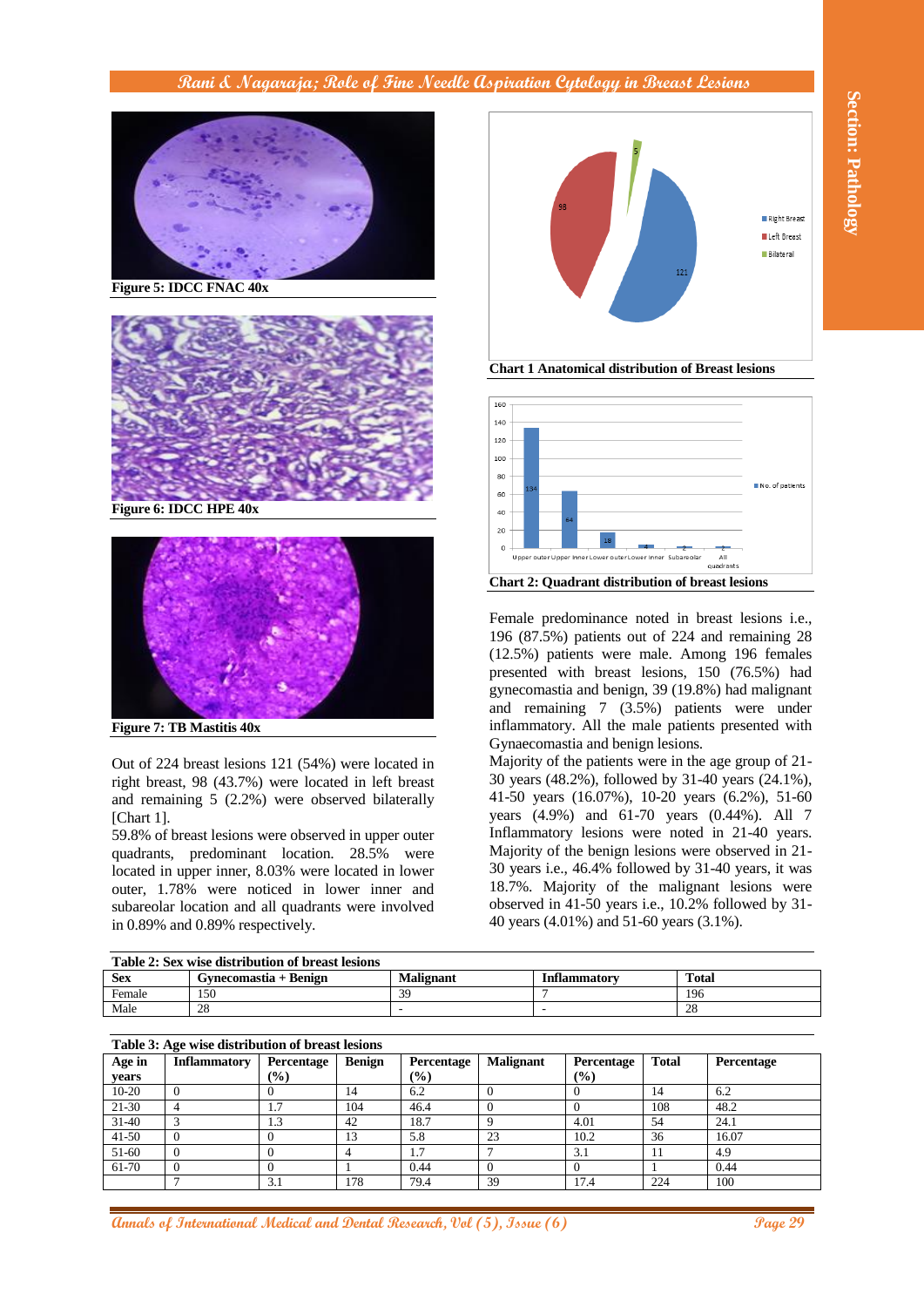| Table 4: Correlation of Cytological and Histopathological diagnosis of breast lesions |        |                                    |               |                     |               |              |            |
|---------------------------------------------------------------------------------------|--------|------------------------------------|---------------|---------------------|---------------|--------------|------------|
| Cytological                                                                           | No. of | <b>Histopathological diagnosis</b> |               |                     |               | <b>Total</b> | Percentage |
| <b>Diagnosis</b>                                                                      | cases  |                                    |               |                     |               |              |            |
|                                                                                       |        | Consistent                         | $\frac{0}{0}$ | <b>Inconsistent</b> | $\frac{6}{6}$ |              |            |
| Benign                                                                                | 178    | 162                                | 91.01         | 16                  | 8.91          | 178          | 100%       |
| Malignant                                                                             | 34     | 30                                 | 88.23         |                     | 11.76         | 34           | 100%       |
| Suspicious of                                                                         |        | 4                                  | 80            |                     | 20            |              | 100%       |
| Malignancy                                                                            |        |                                    |               |                     |               |              |            |
| Inflammatory                                                                          |        |                                    | 100           | $\theta$            |               |              | 100%       |
| Total                                                                                 | 224    | 203                                | 90.63         | 21                  | 9.37          | 224          | 100%       |

Out of 224 palpable breast lesions, 203 (90.63%) diagnosed by histopathology were consistent with FNAC and correlated with final diagnosis and remaining 21 were inconsistent with histopathological diagnosis. Predominantly malignant lesions are inconsistent; 11.76% of malignant lesions, 8.91% of benign lesions, 20% of suspicious of malignancy lesions are inconsistent.

# **DISCUSSION**

FNAC is a minimal invasiveness, minimal discomfort, cost effectiveness screening and diagnostic tool. It helps to diagnose the lesions pre operatively and also helps in taking appropriate decision in management of patient with breast lesion.

Prevention and management of breast lesions can be done by early screening and diagnosis. In our study, commonest age group was 21-30 years, which was comparable to studies done by Farkhanda et al,<sup>[4]</sup> Chandan wale et al,<sup>[5]</sup> and Rajat gupta et al.<sup>[6]</sup> However Haque et al,<sup>[7]</sup> reported the commonest age group was 31-40 years.

The present study showed right breast upper outer quadrant were most commonly involved, which was comparable to Chandan wale et al,<sup>[5]</sup> Rajat Gupta et  $al.<sup>[6]</sup>$  reported left breast upper outer quadrant involvement. Out of 224 cases in our study 178 cases [79.46%] were benign, 39 [17%] were malignant, which are comparable to Rajat Gupta et al. [6] Most of the malignant lesions in our study occurred within age 41-50 years, which were comparable to studies done by Singh K et al,  $[8]$  Khan A et al.<sup>[9]</sup>

Fibroadenoma was commonest benign breast lesions, infiltrating duct cell carcinoma is most common among malignant lesions which were correlated with various studies] and Rajat Gupta et al.[6,10,11]

Out of 120 cases, 65 cases were benign, 32 malignant, 2 suspicious and 16 were inflammatory breast and 4 were unsatisfactory lesions. Cytological and histopathological correlation found in 114 cases (95.83%) out of 120 cases. Fibroadenoma is the most common benign breast lesion noted in 21-30 years age group, while ductal carcinoma was commonest malignant lesion noted in 41-50 years of age group. The sensitivity and specificity of FNAC were 97.05% and 98.78%.[12]

Tumours on right breast is higher in percentage (54%) and 66% of tumors are less than 6 cm in size. Two cases, which found to be malignant with FNAC have become benign in biopsy test.<sup>[13]</sup>

Out of total 343 cases of breast FNAC, 73 cases had 73 cases had histopathology correlation. Age group of the patient ranged from 17 to 84 years. Breast lumps were most commonly seen in age group 21 to 30 years which comprises of benign lesions. Maximum number of malignancy (26%) was seen in age group 41 to 50 years. Out of 73 cases, malignancy was seen in 15 cases (20.5%). The most common carcinoma was Invasive Ductal Carcinoma (IDC) with 46.7% cases. With correlation of FNAC and histopathology, the sensitivity and specificity of both benign and malignant lesions were high. In malignant lesions, the sensitivity and specificity were 93.3% and 100% respectively.<sup>[14]</sup>

**This Correlation of Columbia and Dental Annals Superior denomination of International Tensor (Figure 20)<br>
The model and Constitution of International Medical Annals Superior Superior Superior Superior Superior Superior S** Among 222 patients, 217 were females and 5 were males. Benign breast lesions were found in 144 cases (64.87%); among which fibroadenoma (30.18%) was the commonest lesion which was observed. Malignancy was observed in 69 cases (31.08%); among them, ductal carcinoma was the predominant lesion (29.28%) which was seen. Histopathological confirmations were obtained in 90 cases out of 91 cases in which histo-cytopathological corrections were possible. All 45 malignant aspirates were confirmed by histopathology. Benign reports were confirmed in 45 out of 46 cases by doing histological examinations; except one case which was diagnosed as malignant by studying its histopathology. Sensitivity and specificity of FNAC in breast lesions were reported to be 97.82% and 100% respectively, with 100% positive predictive value and 97.85% negative predictive value. Diagnostic accuracy of FNAC in the present study was found to be 98.90%.[15]

# **CONCLUSION**

FNAC is safe, cost effective, good screening, quick outpatient procedure with high sensitivity & sensitivity and histopathology is a confirmatory diagnosis and especially it can help to confirm suspicious malignant cases. Both are effective diagnostic modalities for breast lesions. As FNAC is a fast and simple procedure, helps physicians to diagnose early and to start accurate management.